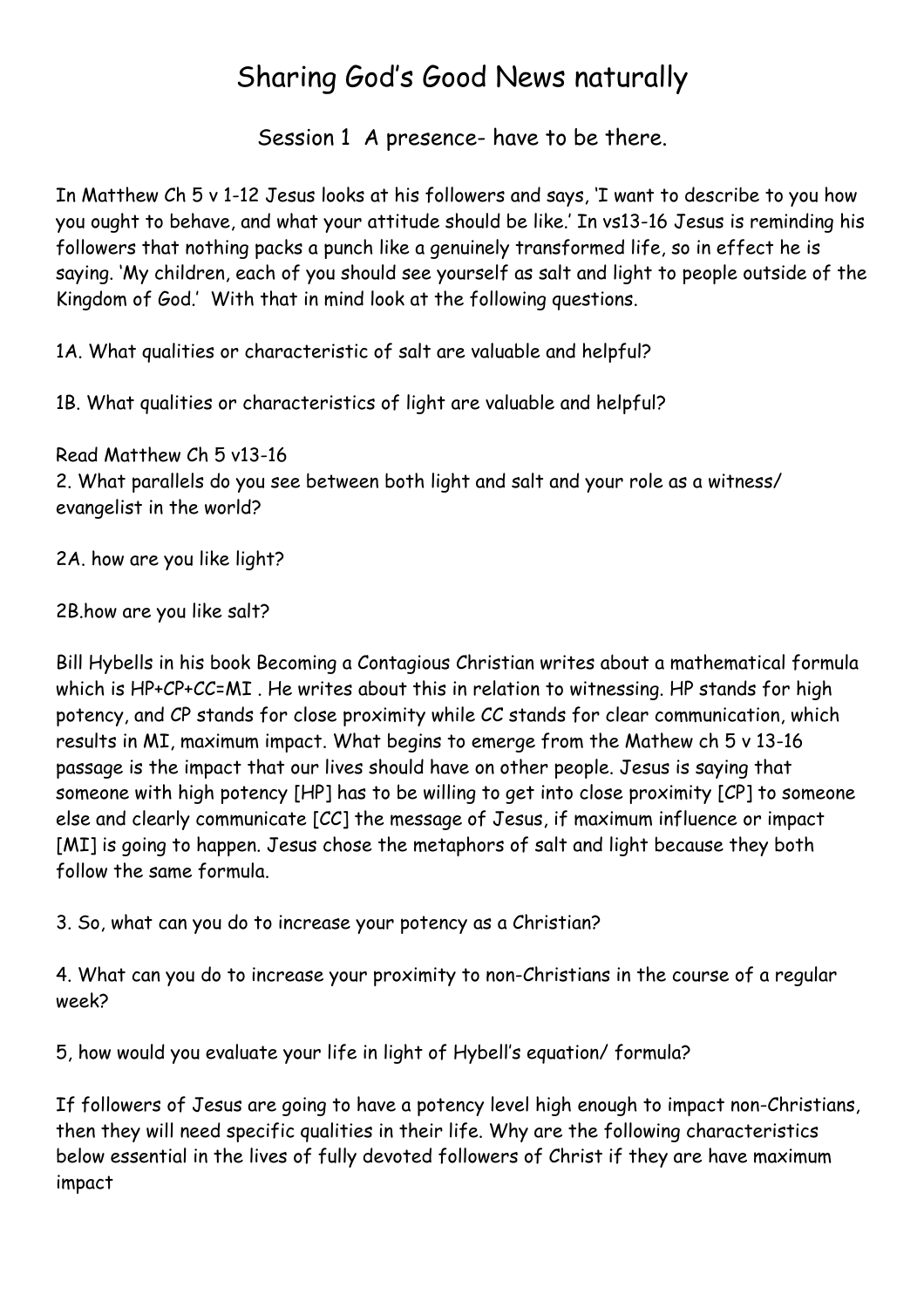6A spiritual confidence

6B an authentic faith

6C and urgency about the gospel.

The age-old daily spiritual disciplines or just allowing the word of God to speak to us, prayer, using fellow Christians to help negotiate life and faith, spiritual gifts, and speaking of Jesus when we are able are all ways in which God adds savouriness to our life, and how we begin to shine a little more brightly

7A. why do you think that strength in such spiritual disciplines is mandatory for high potency?

7B. How do you think you are doing in practicing daily spiritual disciplines at this time in your life?

7C what specific spiritual disciplines do you need to develop in your life at this time? 7D what is one way your group/ cell members can help you grow in this spiritual discipline?

Over this next week make a list of three people with whom you are in close proximity. It is important to build relationships and friendships with folk regardless of how they will to respond to Jesus. The fact that they matter to God and matter to you should be enough

#### **Prayer**

Yourself- ask God to help you live an attractive and authentic Christian life. Ask also for the wisdom and knowledge necessary to share the good news of the gospel.

For others- ask God to draw seekers to Himself, to open their eyes to the condition of their lives, and help them grasp the meaning of the Cross.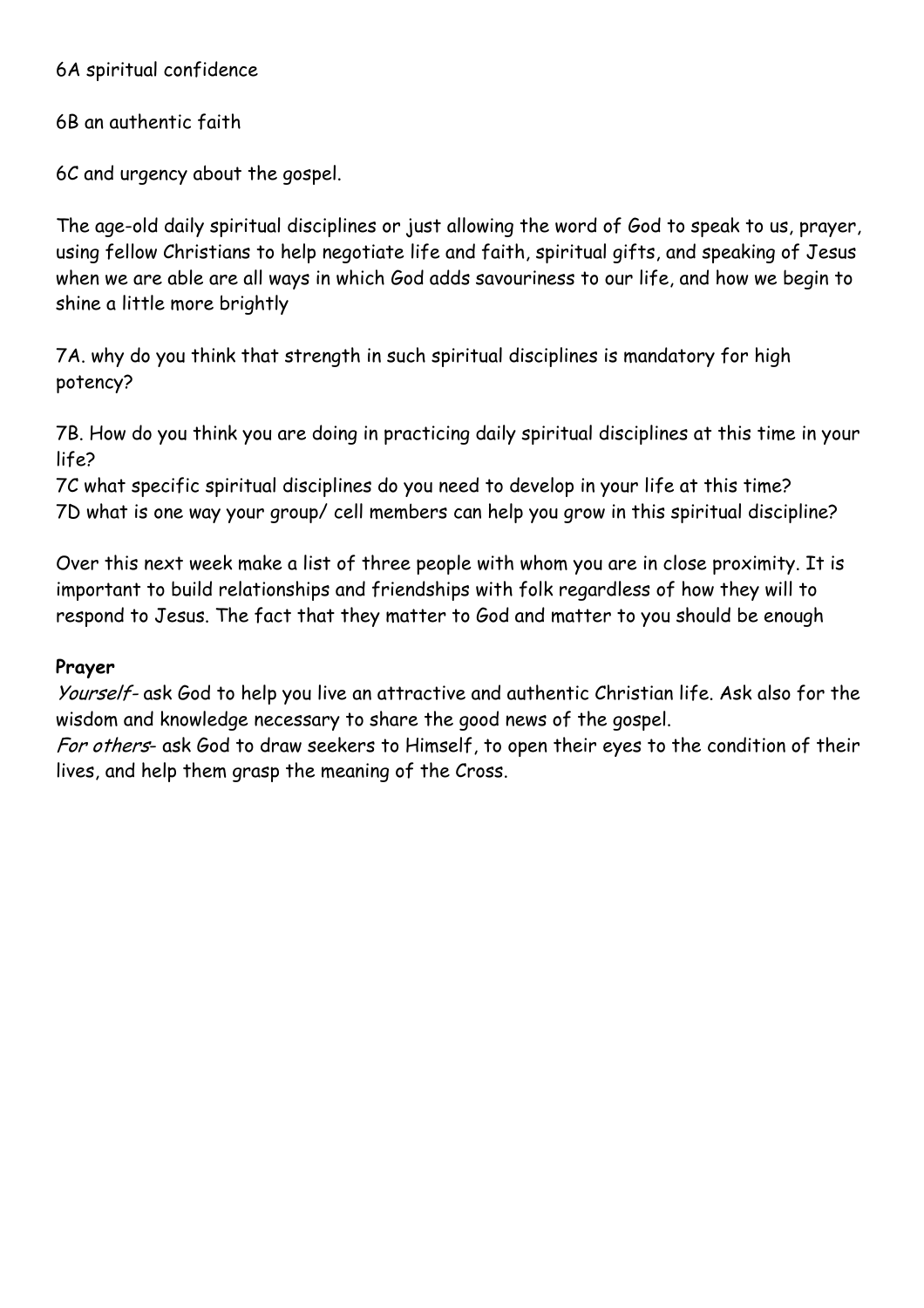### Sharing God's Good News naturally

Session 2 A motivation- have to want to.

Why should we share our faith?

Four reasons spring to mind. Firstly because Jesus is amazing in what he has done, and the hope he offers. Secondly, because we have been honoured with a great invitation to participate in God's grand endeavour to bring people to faith. Thirdly, because if heaven is real, then so is hell, and the eternal destines of people should matter to us. Fourthly, to help someone to appreciate all that Jesus has done for them is one of the greatest contributions you can make to another human being.

1.How have others communicated their faith to you? What do you think motivated them to take the risk of communicating faith?

2.When you ever had the opportunity of explaining the gospel message to someone? How did you do it? What was your motive for doing this?

Read Acts Ch 1 v 6-8 3. How do you feel when you realise God's plan to reach others realies on your willingness to co-operate as His messenger?

When we live with a profound thankfulness of all that we gain from a relationship with God, this has an incredible effect on our attitude to sharing our faith. We just need to live with a great awareness of all that we benefit from, and all the blessings we receive from this relationship with God.

4A.Can you identify some of the benefits you have gained since becoming a Christian?

4B.Does all your benefits and blessings motivate you to share your faith? If so why? If not, why do you think it has no motivational power on you?

5A.How does it feel to be honoured by God with the responsibility of proclaiming the gospel message?

5B In all honesty, does this responsibility motivate or overwhelm you? Why?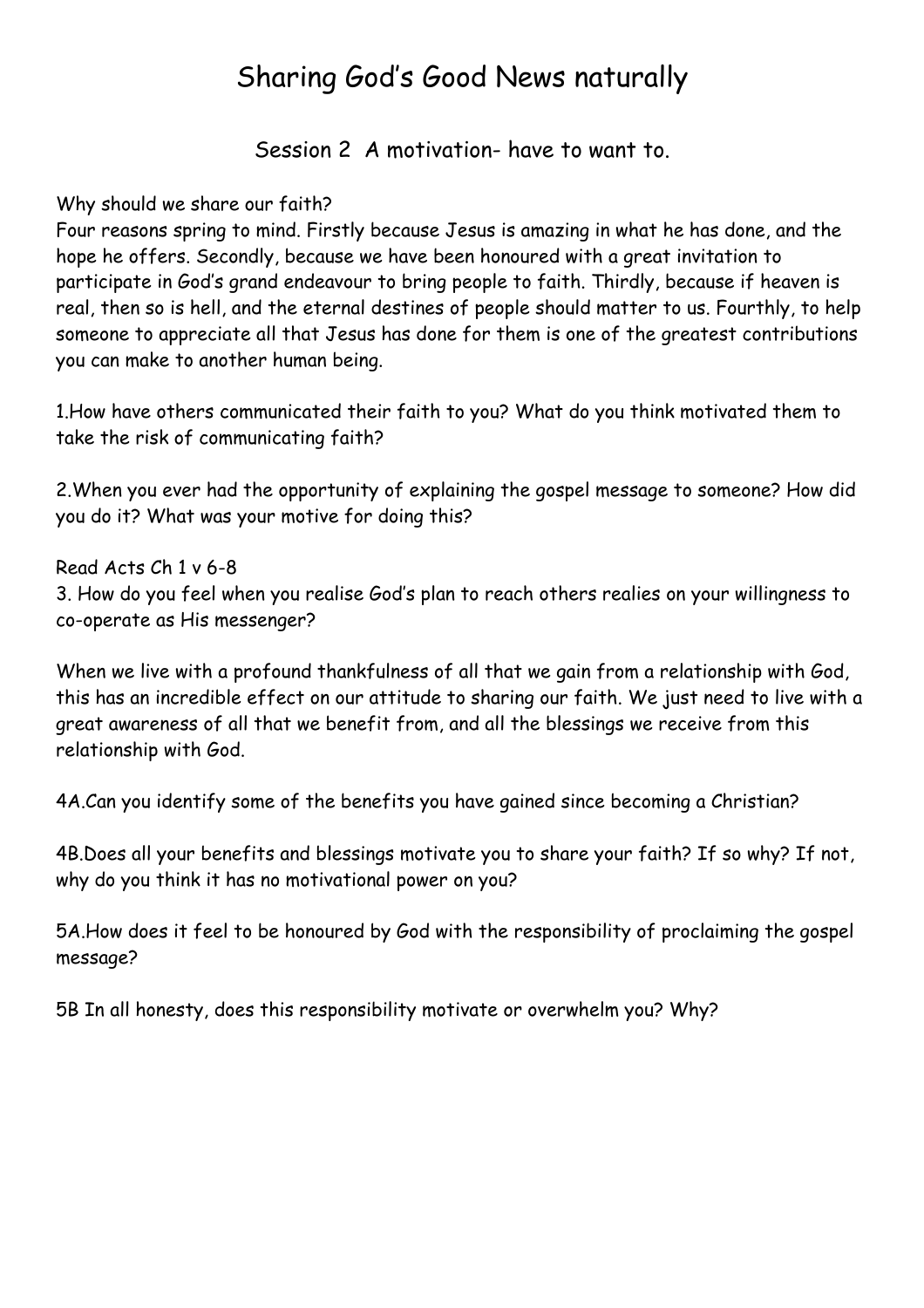6. How do you think the Holy Spirit works to ignite a witness sharing flame in each of us? How does this help us share the truth of Jesus?

Take time over the course of the week to list all the benefits and blessings you receive because of your faith in Jesus Christ. Think of all that God has done for you, what he offers.

Who are a few of the folk in your life you would love to see receive the same kind of benefits and blessings; take time to list them below.

Take time this coming week to praise God for all the good things He has given you and done for you, also go back to your list of three people from week 1, and those you have listed above, that they to would begin to realise that they need God's benefits and blessings as much as you do.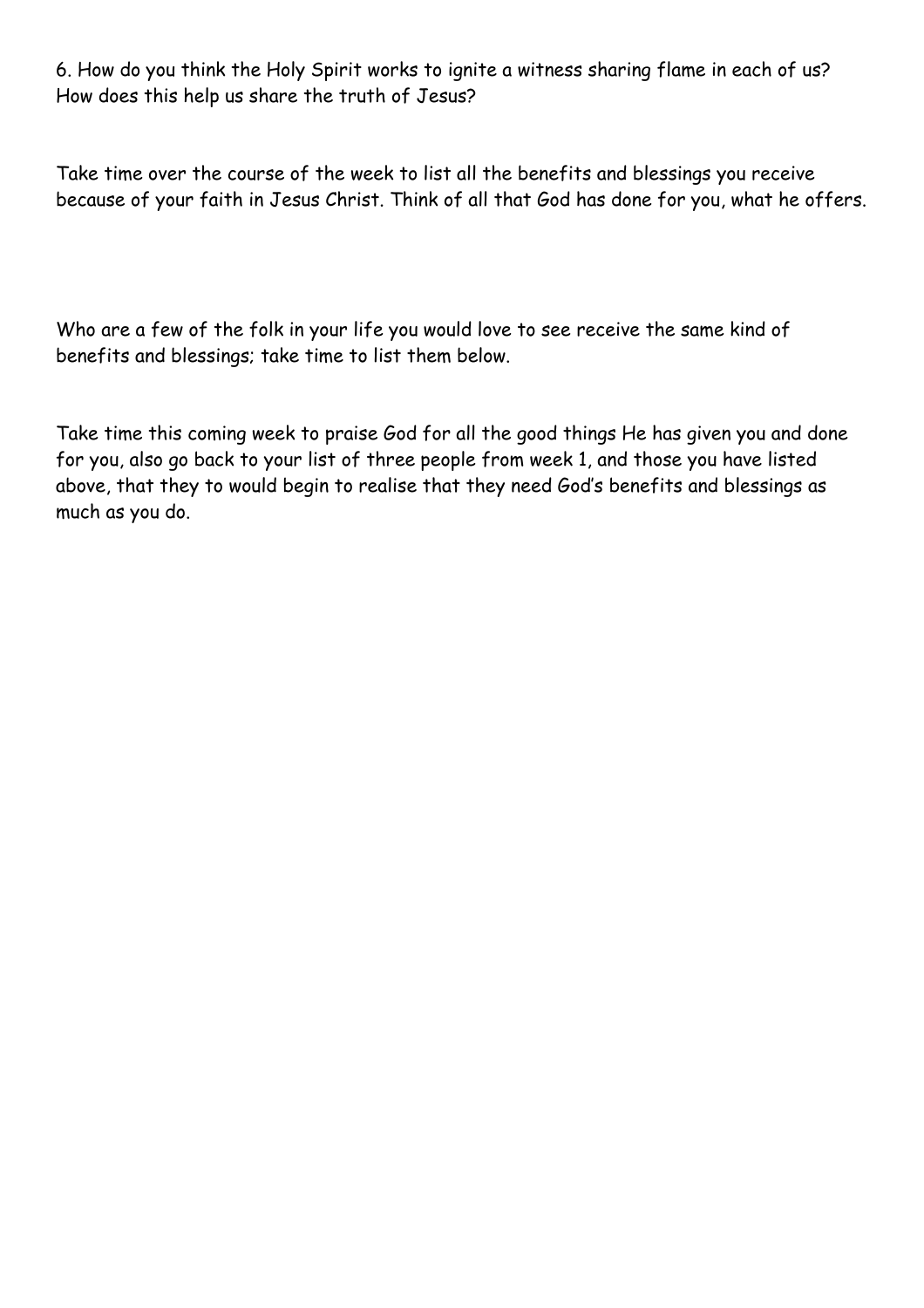### Sharing God's Good News naturally

Session 3. A mind-set- have to like people.

As Jesus walked along the shore of Sea of Galilee he spotted two men with fishing nets casting them into the sea to catch fish to bring to the local fish market. The two men Peter and Andrew had done this almost every day of their lives, It was their livelihood, their occupation, the key to their daily survival. In fact it was probably the single most important pursuit in their lives. Jesus wanted these two hardworking, committed fishermen to realise that there was an infinitely more significant endeavour than catching fish. We all need a living, we all need a career or a vocation, but we all need to be able to capture the attention of sinful folk with the good news of the challenge of the cross of Jesus Christ.

1A.If you could design a dream job and be successful at it, what would it be? If you are retired what would it have been?

1B Why would you choose/ have chosen this vocation?

2A what is the major vocational pursuit in your life at present? [This can rage from an education pursuit to homemaker] 2B what makes this pursuit valuable to you?

Read Matthew Ch 4 v18-20

3A. describe the differences between being fishermen and being fishers of men? 3B.can you identify some similarities

4A.how did Jesus' invitation change the lives of Peter and Andrew? 4B. how has the invitation to follow Jesus changed your life?

Jesus wanted Peter and Andrew to realise that the most important business on earth is the people business. Fish business, food business, banking, insurance, travel, building, are all fine and necessary, but the people business is the most important business in the world.

5. If you have come to this realisation how did you come to it? If not, then what do you think needs to happen to help you realise this reality, so that it becomes primary in your life?

 A Christian asks you how can they make a difference between themselves and a moral humanitarian in their place of work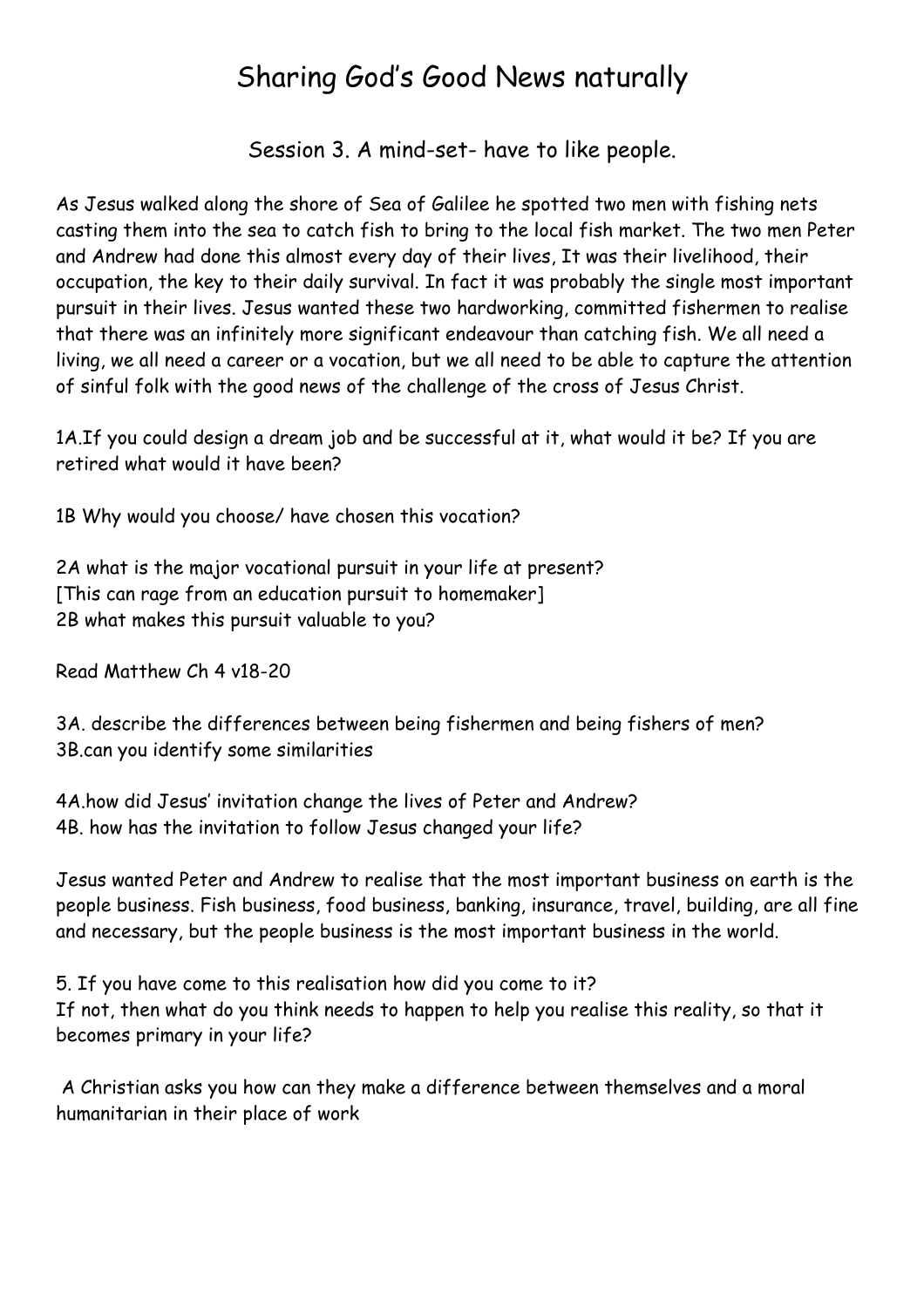6A what would you say to the person?

6B what sets a Christian apart from a good moral person? What marks a Christian life out as distinct?

6C what makes a follower of Christ stand out in the market place?

7 Consider the following passages, in how they affirm that people are the most important pursuit in all of life?

Luke Ch 4 v 14-21 Luke Ch 14 v 12-14 Luke Ch 15 Luke Ch 19v 1-10

8A. What changes as a result of this study do you need to make in your daily life to shift some of the energy away from the daily chores and onto the eternal work of fishing for people?

8B how can you begin to shift priorities?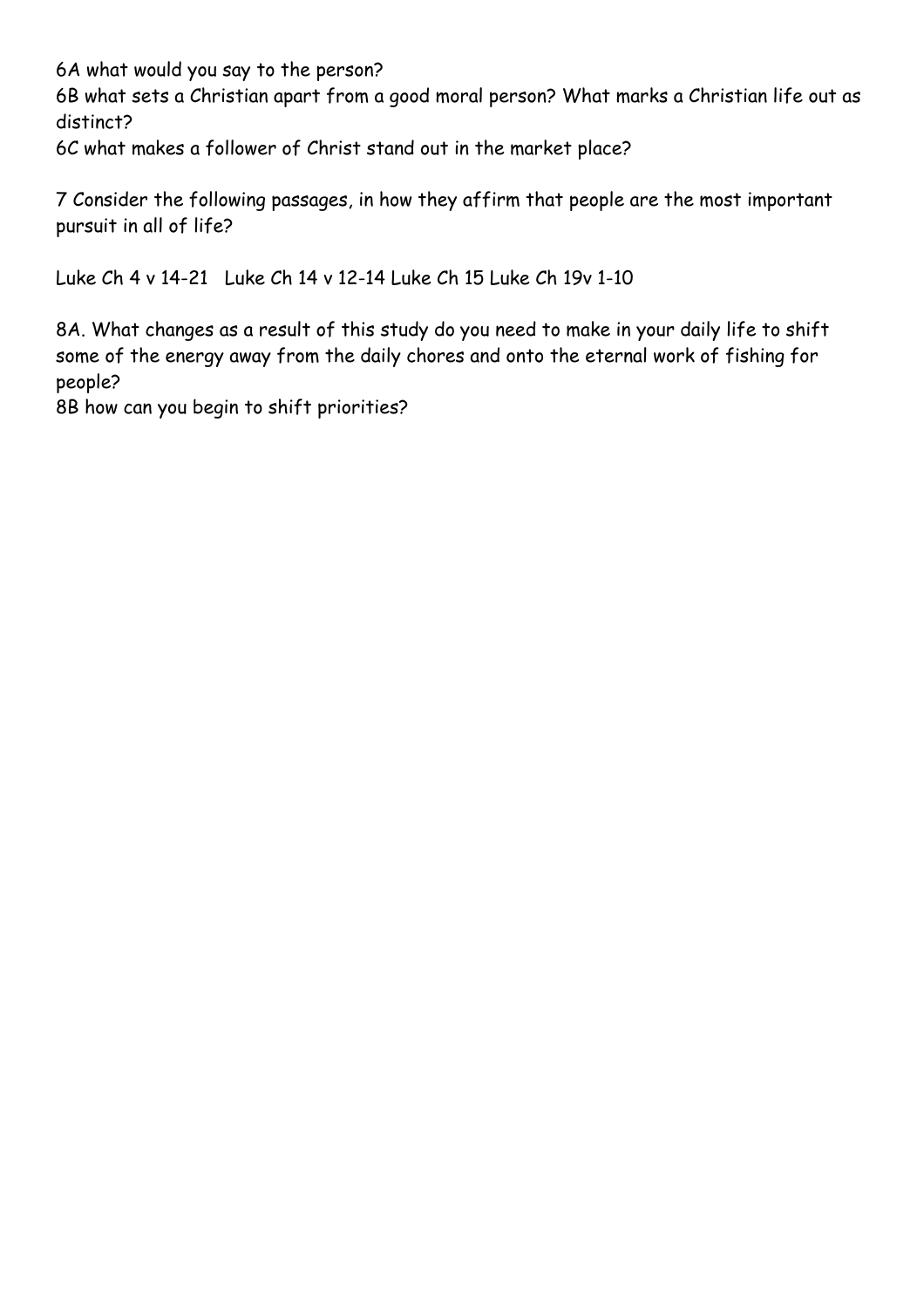### Sharing God's Good news naturally

Session 4 A message- have to have something to say

Courtroom drama's can be very captivating, especially as the tension begins to rise as the case nears its conclusion. The high drama created, especially if the case involves some celebrity, and has been avidly followed by the press, can be electrifying to either watch or be involved in, especially when it comes the verdict being handed down.

1A. When have you waited for what seems like an eternity for some critical news or essential piece of information?

1B how did you feel during this time of waiting?

Read Acts Ch 2 v 14-41

2A what kind of drama do you see unfolding in this passage?

2B what are the critical questions and issues found in Acts Ch 2 v 14-41?

2C How are these elements still central to the way we present the message of Jesus for today?

2C what elements of the gospel did Peter share with the crowd when they called out 'What shall we do?'

There are many ways of communicating the good news of Jesus. For example there are the 6 P's of programmed, presence, proclamation, persuasion, prayer, power, prophetic, all are valid and legitimate ways and means. We shall just focus here on the following 3 approaches to sharing faith.

#### A. Personal Testimony

One of the best ways to share the Christian faith is to tell your story of how you have fallen into God's on going story. Most people are willing and glad to hear someone share what their faith means to them. You just to talk about how you became a follower of Christ, and the difference this makes to your living today.

A1. take a couple of minutes to briefly tell your personal testimony A2. what difference has becoming a Christian made to your life?

#### B Do vs. Done.

Religion is spelt D-O. It is all about what we do to please God. Go to Church, give offerings, try to be good, follow the rules, problem is that we never know if we have done enough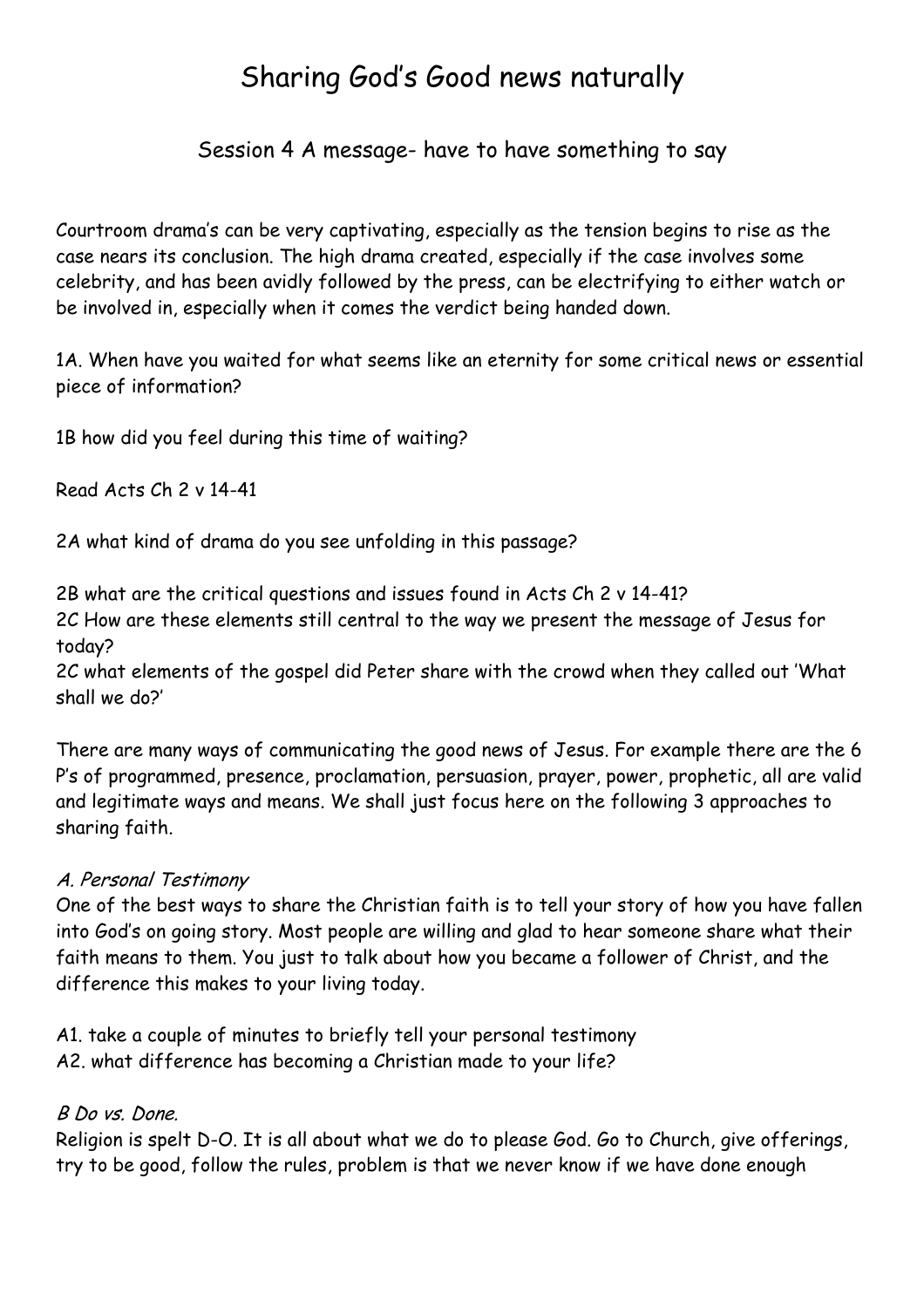Christianity is spelt D-O-N-E. Christianity is all about what Jesus has done for us. Coming from heaven to earth, living a perfect life, died on the cross, rose again, offers forgiveness, eternal life. The focal point is on what Jesus has done for us, not what we do for him.

B1 why do you think a religion of doing always falls short? B2 when you hear that Jesus has done it all, how does that impact you?

#### C The Roman Road.

This is a classic 3-step presentation using the Biblical book of Roams as a guide, hence it's name, the Roman Road. Firstly Romans 3 v23 reminds us we all fall short of God's standard .Secondly Romans Ch 6 v 23 reminds us of the cost of sin, and the cost of God's gift to us in Jesus. Thirdly Romans Ch 10 v 13 reminds us that when we call on Jesus for forgiveness he responds.

C1.what central elements of the gospel are found on the Roman Road? C2.How can this simple 3 step presentation help a person to new life in Jesus?

Which of the above presentations feels most comfortable to you? What is appealing to you about that particular presentation?

Take some time over this next week to write out your personal testimony. Look back on the illustration you found the most helpful, can you begin to commit this to memory and use, as you feel appropriate?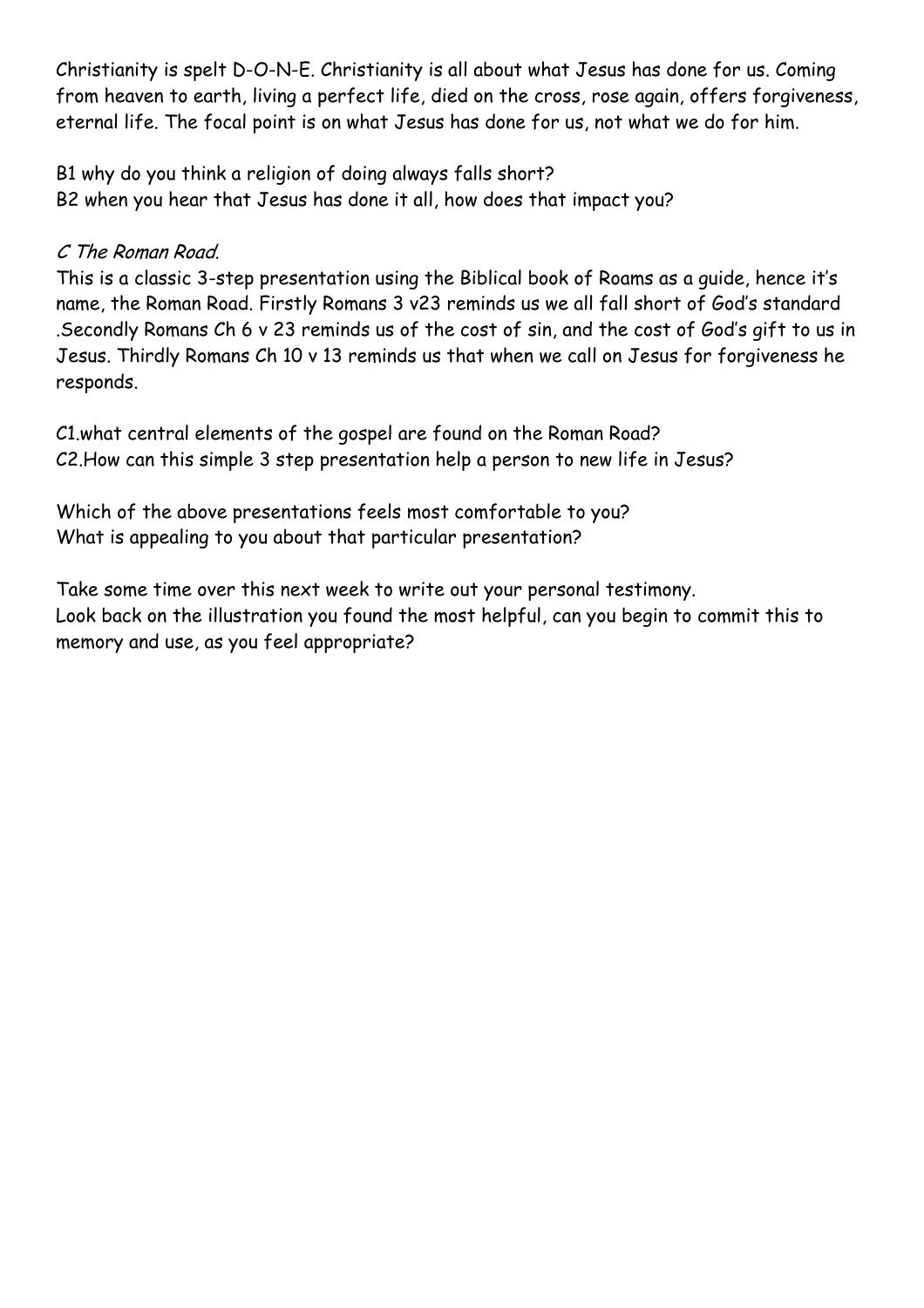# Sharing God's good news naturally

Session 5. Finding a style – have to say it your way

Try and use your imagination as you approach this study. Slowly consider the list of people below and try to bring a clear picture of each person to your mind. What do you see when you think of;

A Librarian A Fighter Pilot A Sumo Wrestler A Ballet Dancer

A Doctor A Evangelist

 Each of these titles causes some kind of picture to form in our minds. Some pictures are positive some are negative. When we think of an Evangelist we either think of an animated, extroverted, Bible pounding speaker, or a dynamic, eloquent, powerful communicator. What we don't see is ourselves. Our mental image doesn't match up with the person we see

every morning.

1A. What images come to mind when you think about an evangelist? Can you list negative and positive responses?

1B. Who are some effective evangelists you have known? What makes them effective?

Read Acts Ch 17 v 16-34

2A. How would you describe Paul's style of evangelism in this passage? 2B. What makes his approach effective?

#### Intellectual style.

In Acts Ch 17 Paul spend a lot of time reasoning with both Jews and Gentiles. He debates with people about the Christian faith. Paul's approach is an intellectual one, the people needed to be presented with a thinking approach.

3A.What do you think are some of the values in an intellectual style of evangelism? 3B what do you think are some of the possible problems?

3C How can a person with an intellectual style of evangelism develop their ability to effectively communicate their faith? 3D Can you think of people you know who would respond this style of evangelism?

#### Confrontational Style.

In Acts Ch 2 v 14 and v 40 Peter uses a confrontational approach. His style was a frontal assault that required courage and confidence. The way he spoke was direct.

4A .What do you think are some of the advantages of a confrontational style of witnessing? 4B .what are some possible problems with this approach?

4C. How can a person with a confrontational style of witnessing develop their ability to more effectively communicate their faith?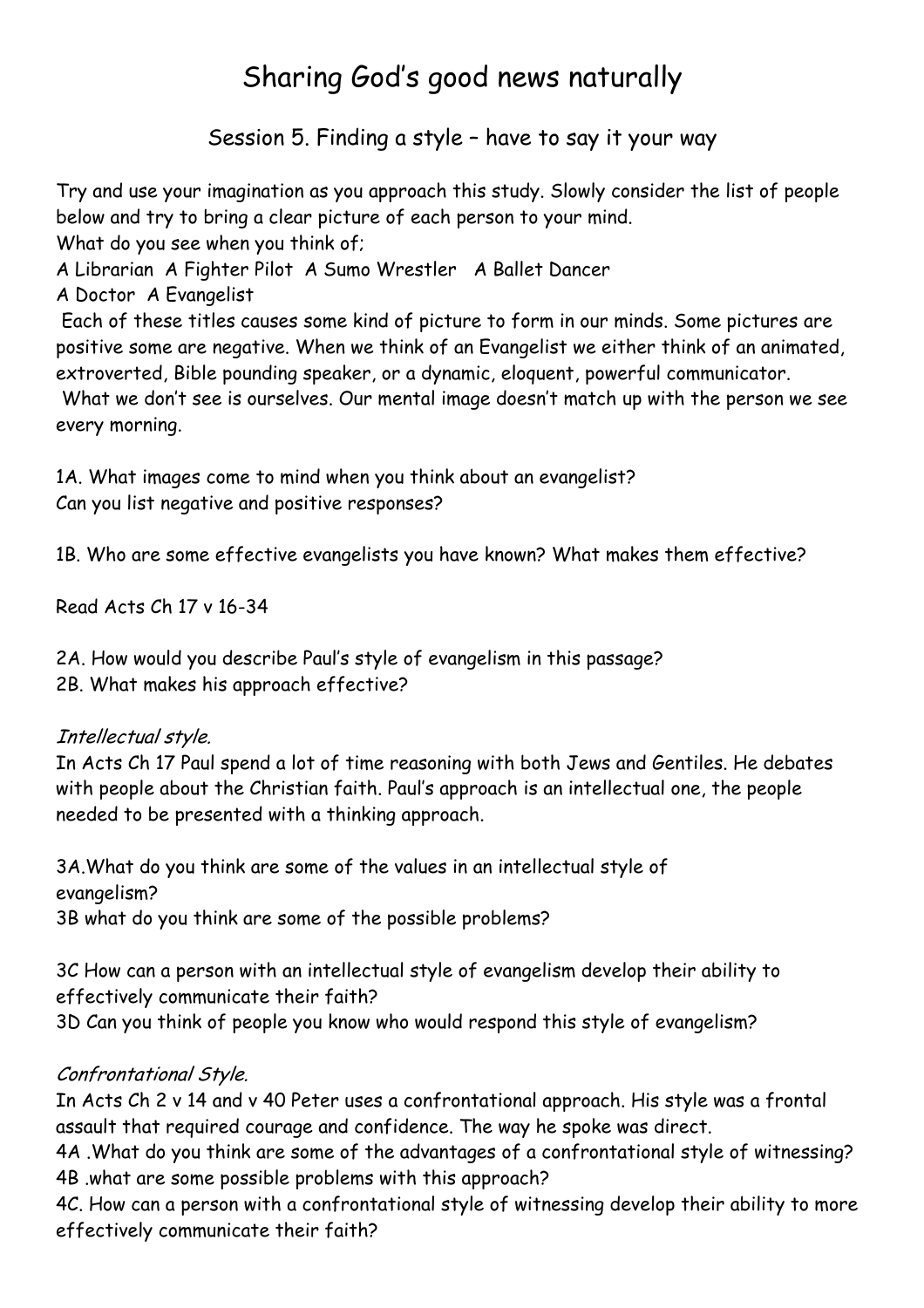4D. What kind of people can be reached with this style of evangelism?

#### Testimonial style

 In John CH 9 there is a story of a man born blind whom Jesus heals. The man is questioned as to who has healed him. All the man initially knows is that 'he was once blind, but now he can see.' This is an approach to faith sharing which look for opportunities to tell their story about the difference an encounter with Jesus has made for them. It's not confrontation, or aimed at being intellectual, but rather it's about sharing their story.

5A. What are some of the advantages of a testimonial style of faith sharing?

5B. what are some of the possible problems with this approach?

5C. How can a person with a testimonial style of faith sharing develop their skill in explaining the gospel more effectively?

5D What kind of person do you think is best reached with this style of faith sharing?

If you don't personally relate to all of the styles above, then there are more coming up in the next and final study.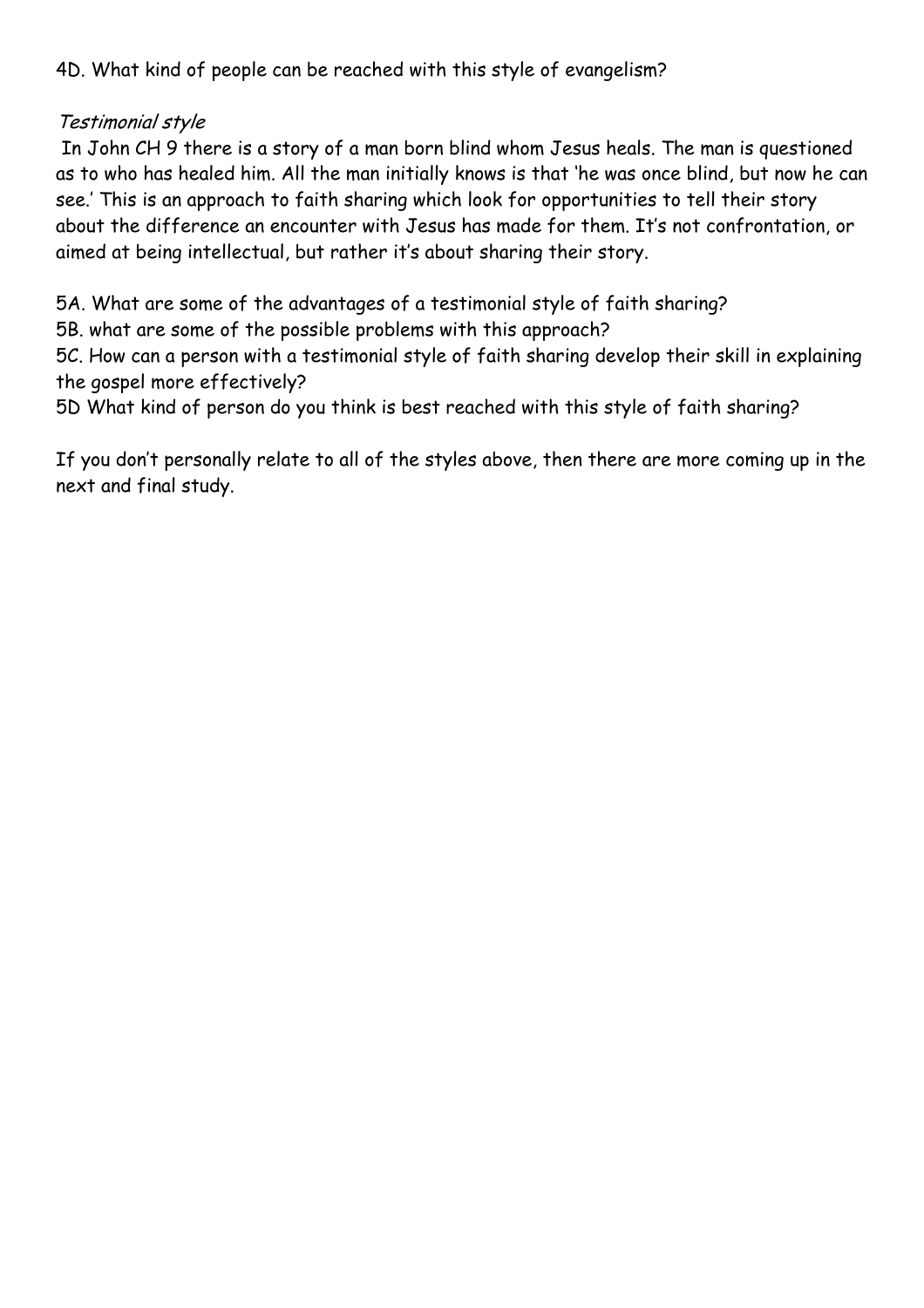## Sharing God's Good News Naturally

Session 6 Finding a style- have to show it your way.

Some folk have the idea that in order to be effective in sharing this faith then they feel that they will have to behave in ways that are foreign to how God created them. Therefore many make a silent vow to leave faith sharing to the more extravert, and those whose personalities and temperaments are best suited to that kind of thing. Which is a tragedy and loss to the people who think like this, and to the Church as a whole. There are many styles in the task of faith sharing, in fact there are as many effective styles in faith sharing, as they are Christian believers. God made you precisely the way you are so that in part, He would have an evangelists just like you. There are some folk who will only be reached by someone like you.

1A. Why do many followers of Christ fear sharing their faith?

1B. How does a fear of faith sharing hurt the kingdom of God?

#### Read Luke Ch 5 v 27-32

2A. When Matthew became a follower of Jesus one of the first things he did was hold a banquet, and invite his friends along. What do you learn from Matthew's approach to faith sharing?

2B. how could you mirror this strategy in your own life?

#### Interpersonal style

Matthew's party was a party with a purpose it was so that his friends could rub shoulders with Jesus. It is all about interpersonal style faith sharing. This is the ability to build relationships with those we seek to reach, and to be partners with them on the road to faith. 3A.What are some of the unique advantages of an interpersonal style of faith sharing?

3B What are some of the possible problems with this approach? 3C How van a person with this style of evangelism develop their ability to explain the gospel to others?

### Invitational style

In John Ch 4 we see a style of faith sharing where a woman leaves behind her water pots and goes and tells others that she has been speaking with the Son of God. She invites them to come and hear what Jesus has to say. For some folk this is a preferred style they lack confidence in themselves but feel comfortable in inviting a friend to hear someone else. The woman at the well had a great impact because she invited many people to come and hear. 4A .What are some of he benefits if using an invitational style of evangelism?

4B. What are some of the problems?

4C. How can a person with this style of evangelism develop their ability to explain their faith?